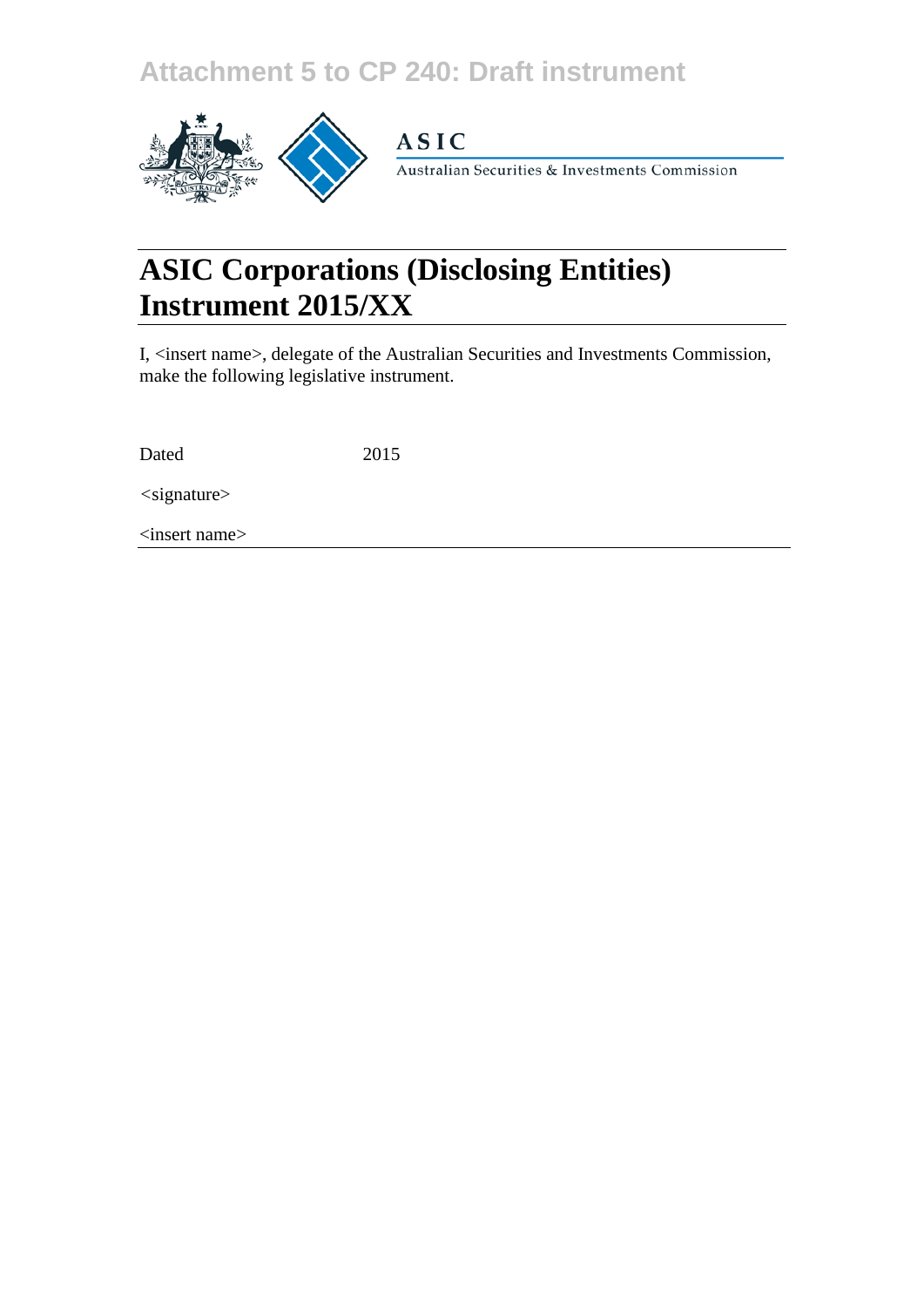## **Contents**

| <b>Part 1-Preliminary</b>                                                    |  |
|------------------------------------------------------------------------------|--|
|                                                                              |  |
|                                                                              |  |
|                                                                              |  |
|                                                                              |  |
| Part 2-Orders                                                                |  |
| 5 Bodies or schemes that stop being disclosing entities before the reporting |  |
|                                                                              |  |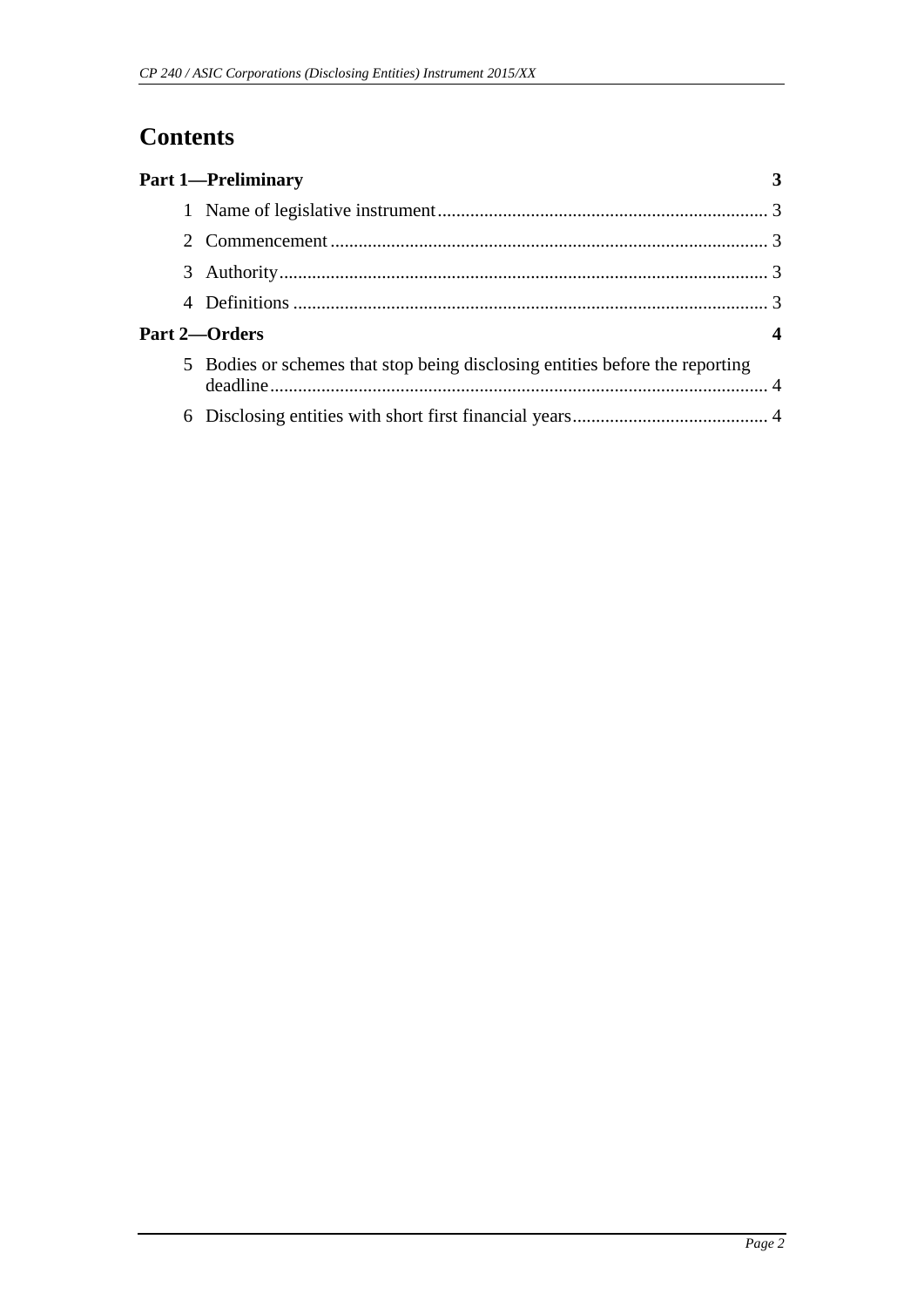### <span id="page-2-1"></span><span id="page-2-0"></span>**Part 1—Preliminary**

#### **1 Name of legislative instrument**

This instrument is *ASIC Corporations (Disclosing Entities) Instrument 2015/XX*.

#### <span id="page-2-2"></span>**2 Commencement**

This instrument commences on the day after it is registered on the Federal Register of Legislative Instruments.

Note: The register may be accessed a[t www.comlaw.gov.au.](http://www.comlaw.gov.au/)

#### <span id="page-2-3"></span>**3 Authority**

This instrument is made under subsection 341(1) of the *Corporations Act 2001*.

#### <span id="page-2-4"></span>**4 Definitions**

In this instrument:

*Act* means *Corporations Act 2001.* 

*directors' report* means the directors' report referred to in section 298 of the Act.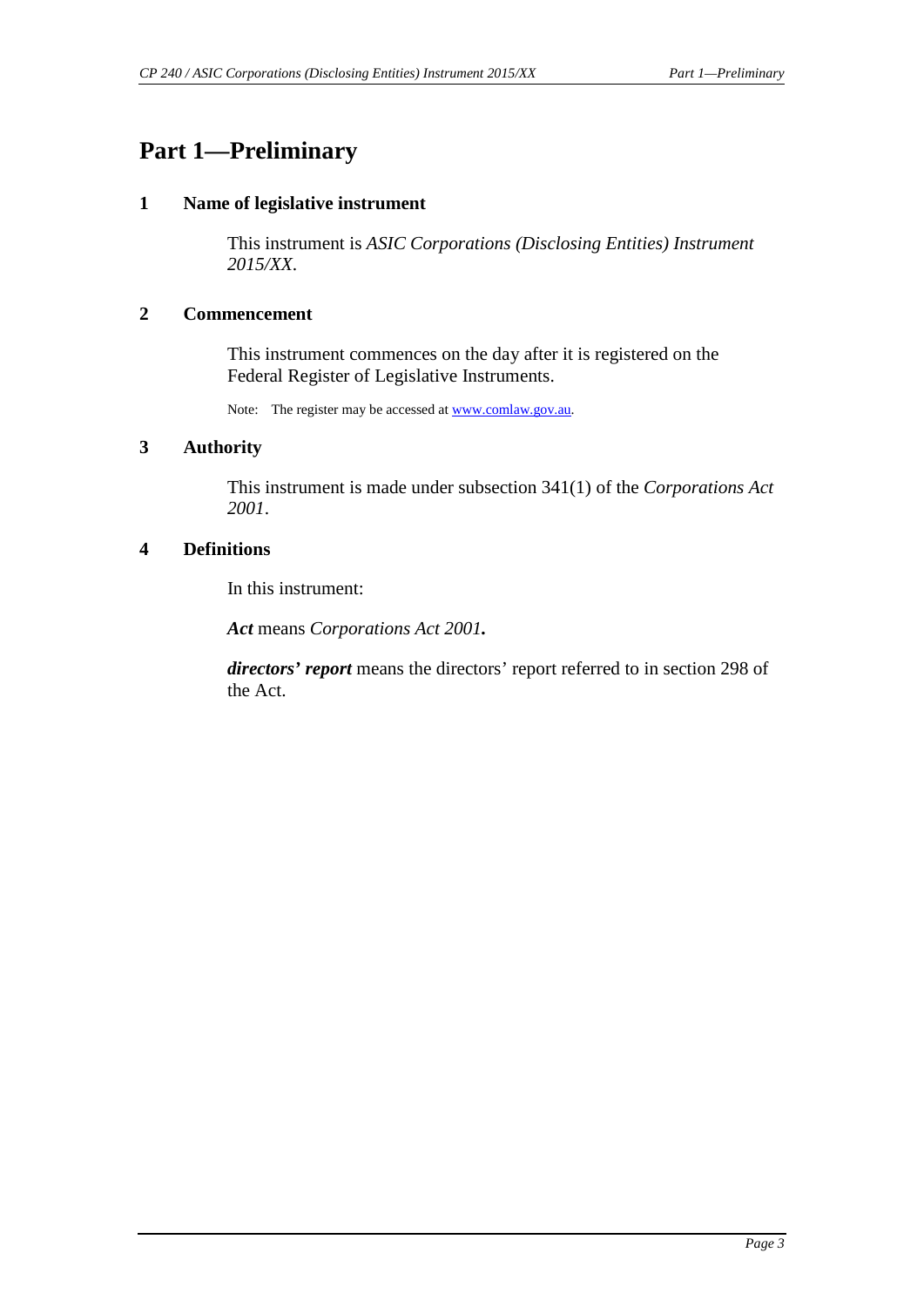### <span id="page-3-1"></span><span id="page-3-0"></span>**Part 2—Orders**

#### **5 Bodies or schemes that stop being disclosing entities before the reporting deadline**

*Relief*

- (1) A company (the *entity*) or registered scheme (the *entity*) that is a disclosing entity at the end of its financial year (the *relevant financial year*) does not have to comply with the requirements of Chapter 2M of the Act to the extent that those requirements apply to the entity as a disclosing entity if the entity stops being a disclosing entity:
	- (a) in the case of a company—before the earlier of:
		- (i) the day 3 months after the end of the relevant financial year; and
		- (ii) if the company is required to have an *AGM*, 21 days before the date of the next AGM after the end of that year.
	- (b) in the case of a scheme—before the day 3 months after the end of the relevant financial year.

*Where relief applies*

- (2) The relief in subsection (1) is available where:
	- (a) the entity complies with Chapter 2M of the Act as if it had not been a disclosing entity at the end of the relevant financial year; and
	- (b) the directors of the entity resolve before the earlier of the days in paragraph  $(1)(a)$  or the day in paragraph  $(1)(b)$  (as relevant) that there are no reasons to believe that the entity may become a disclosing entity before the end of the financial year immediately after the relevant financial year.

#### <span id="page-3-2"></span>**6 Disclosing entities with short first financial years**

#### *Relief*

(1) A disclosing entity does not have to comply with sections 302 or 306 of the Act for a half-year within the entity's first financial year (the *relevant financial year*) where that year lasts for 8 months or less.

*Where relief applies*

- (2) The relief in subsection (1) is available where:
	- (a) either: